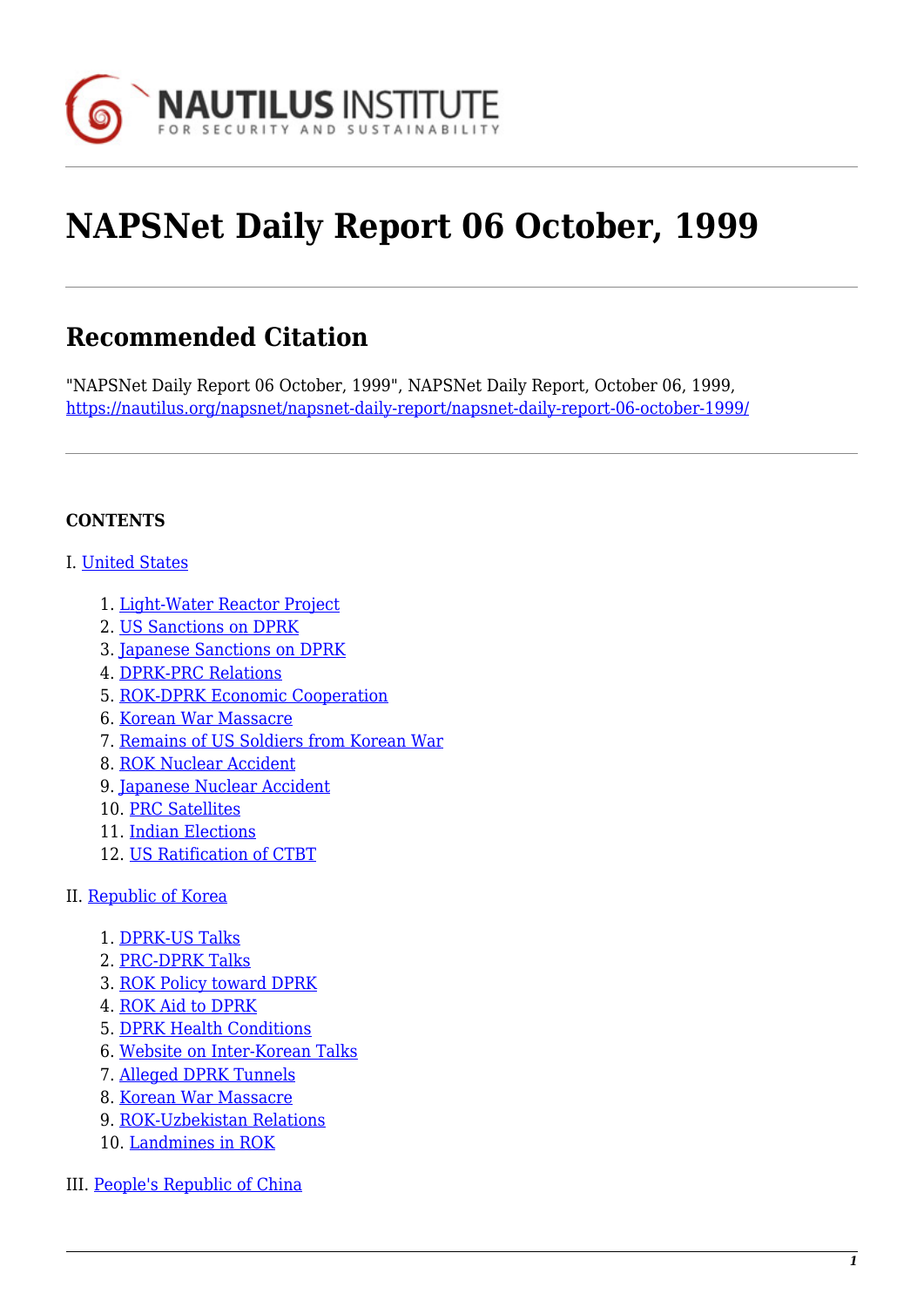- 1. [DPRK-ROK Economic Cooperation](#page-8-2)
- 2. [DPRK-PRC Relations](#page-8-3)
- 3. [Korean War Massacre](#page-9-0)
- 4. [ROK Nuclear Accident](#page-9-1)
- 5. [Japanese Nuclear Accident](#page-9-2)
- 6. [Earthquake Relief Aid to Taiwan](#page-10-0)
- 7. [PRC-Russian Relations](#page-10-1)
- 8. [PRC Entry into WTO](#page-10-2)

# <span id="page-1-0"></span>**I. United States**

# <span id="page-1-1"></span>**1. Light-Water Reactor Project**

Reuters (Grant McCool, "KEDO WANTS MORE BACKING FOR NK NUCLEAR PROJECT," New York, 10/05/99) reported that Korean Peninsula Energy Development Cooperation (KEDO) executive director Desaix Anderson said in KEDO's annual report released Tuesday that KEDO needed more political support and money for its project to succeed. The report said that KEDO was in the final stage of preparation of the construction site for two light-water nuclear reactors at Kumho on the east coast of the DPRK. Anderson said in his statement, "KEDO has created a new division for public and external promotion and support, and will continue to ensure that it is armed with such backing so that it can fulfill its promise of replacing North Korea's existing nuclear facilities and promoting peace and security on a nuclear-weapons free Korean peninsula." Charles Kartman, head of the US delegation to the KEDO conference, read a statement that the Czech Republic had become a new member of KEDO this year and new contributors included France, Italy, and Mexico. He stated, "Growing international support is not only necessary for KEDO's operations, it also reflects broadening support within the international community for the agreement on which KEDO is founded."

# <span id="page-1-2"></span>**2. US Sanctions on DPRK**

Pacific Stars and Stripes (Jim Lea, "LIFTING U.S. SANCTIONS NOT A BENEFIT, N. KOREA SAYS," 10/07/99, Osan, 4) reported that the DPRK's Rodong Shinmun said in a commentary on Tuesday that the US recent lifting of economic sanctions is "neither a benefit nor a gift." It stated, "Describing the (lifting of sanctions) as a 'concession' and claiming 'a complete stop in missile development' can be done only by those who do not know the essence of the point at issue or by political swindlers who have insidious political purpose." It added that if the US wants to improve relations with the DPRK, it "should totally lift economic sanctions, sign a peace treaty with the DPRK and withdraw its troops from South Korea." It said that if the US does those things, "the DPRK will reply with trust." [Ed. note: This article was included in the US Department of Defense's Early Bird news service for October 6.]

# <span id="page-1-3"></span>**3. Japanese Sanctions on DPRK**

<span id="page-1-4"></span>The Associated Press ("JAPAN CONSIDERING LIFTING NORTH KOREAN SANCTIONS," Tokyo, 10/06/99) reported that Yohei Kono, who was appointed Japanese foreign minister on Tuesday, said Wednesday that Japan is considering lifting sanctions on the DPRK, such as those freezing food aid and charter flights.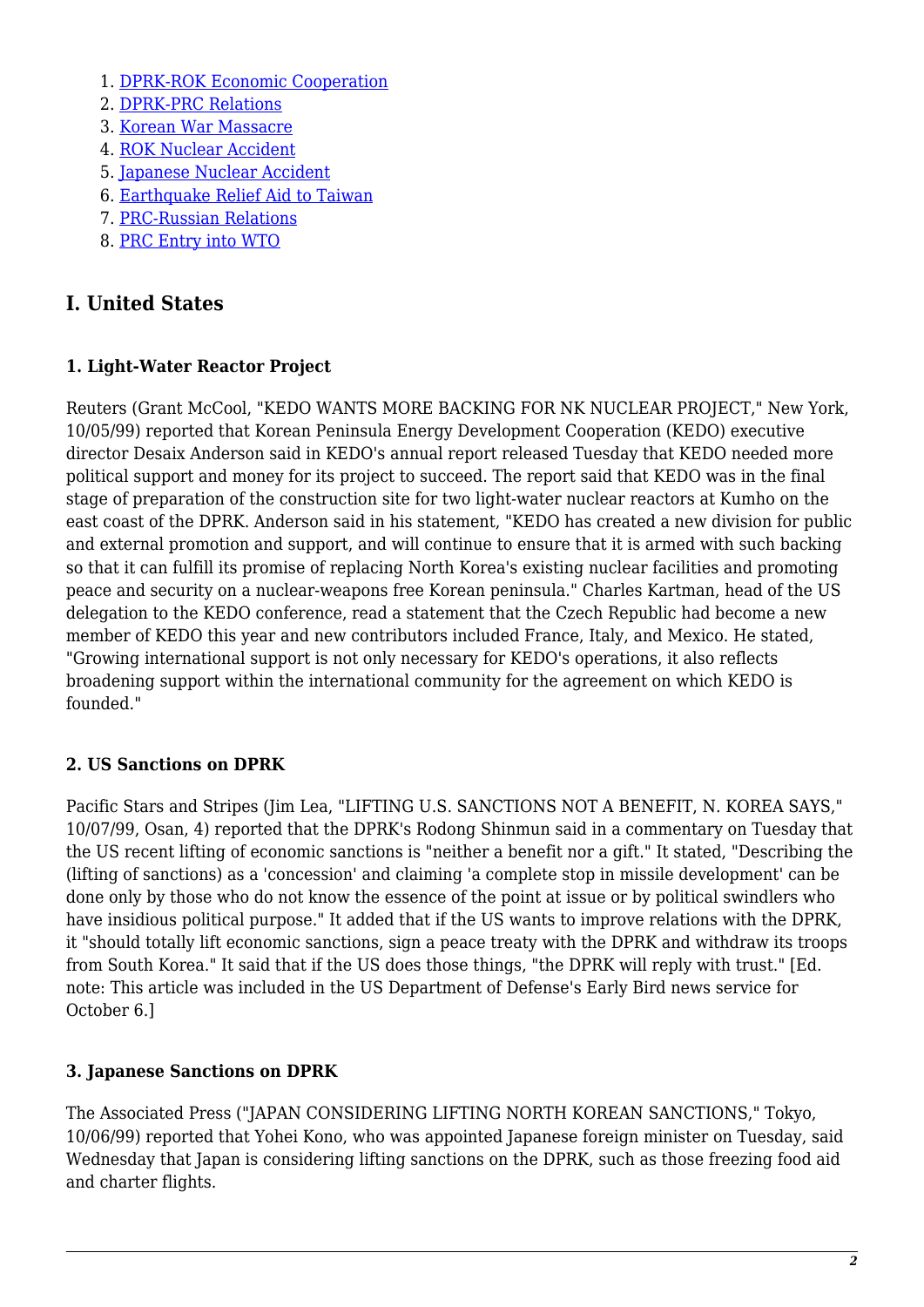#### **4. DPRK-PRC Relations**

The Associated Press ("CHINA, NORTH KOREA CELEBRATE TIES," Beijing, 10/05/99) reported that PRC Foreign Minister Tang Jiaxuan held talks on Tuesday in Pyongyang with his DPRK counterpart, Paek Nam-sun. The DPRK's official Korean Central News Agency said that the talks "took place in a friendly atmosphere," with both sides discussing their relations and "a series of matters of common concern." The PRC's state-run Xinhua news agency said that in a message Tuesday celebrating 50 years of ties, PRC President Jiang Zemin, Premier Zhu Rongji, and legislative head Li Peng promised to work for stronger relations with the DPRK. The message stated, "The traditional friendship between China and North Korea has a deep historical basis. Developing friendly, cooperative relations completely accords with the basic interests of our two people and nations."

The Washington Times (Gus Constantine, "CHINA - NORTH KOREA TALKS FUEL SPECULATION AMONG ASIA WATCHERS," 10/06/99) reported that US experts disagree on the motivations behind PRC Foreign Minister Tang Jiaxuan's visit to the DPRK. An anonymous US official stated, "We continue to expect China to play a constructive role on the Korean peninsula, as it has during the four-party talks." Daryl Plunk, a senior fellow at the Heritage Foundation's Asian Studies Center, stated, "My guess is that Beijing is trying to get a handle on the changed situation growing out of North Korea's alleged missile restraint and the U.S. promise of a limited lifting of sanctions." Scott Snyder, an analyst at the US Institute of Peace, said that the PRC is "clearly seeking to expand its influence with its neighbor. Whether it succeeds or not depends largely on what kind of gifts Mr. Tang is bringing, things like food aid, energy assistance, etc." [Ed. note: This article was included in the US Department of Defense's Early Bird news service for October 6.]

#### <span id="page-2-0"></span>**5. ROK-DPRK Economic Cooperation**

The Associated Press ("S KOREA'S HYUNDAI GETS GOVT OK TO EXPORT TVS TO NORTH," Seoul, 10/06/99) reported that the ROK government on Wednesday approved a plan by the Hyundai group to sell 30,000 television sets worth 5.56 billion won to the DPRK on a deferred payment arrangement. At the DPRK's request, the 20-inch TV sets will carry the trademark "Kumgangsan." Hyundai officials said that the first shipment of 4,000 TV sets will leave for the DPRK later this week. Another 11,000 sets will be shipped next week and 15,000 more by the end of this month. The DPRK will pay for the shipment over five years starting in 2001.

#### <span id="page-2-1"></span>**6. Korean War Massacre**

Pacific Stars and Stripes Jim Lea, ("ANOTHER KOREAN WAR MASSACRE REPORT SURFACES," Osan, 10/07/99, 4) reported that the ROK's Yonhap News Agency said Tuesday that residents of the village of Kokan Ri in Masan, 240 miles south of Seoul, said that US troops and aircraft fired on 100 villagers who were hiding in a house at the village on August 11, 1950. Yonhap quoted a woman identified as Lee Man-sun as saying that 74 people were killed immediately and nine others died later of wounds suffered in the incident. Lee said that ROK police had told residents to evacuate the village the night of August 10, but about 100 villagers, all members of her family clan, refused to flee and took refuge in a house on the village outskirts. A spokesman for the Masan city office said Wednesday that city officials are establishing a team to investigate the report. [Ed. note: This article was included in the US Department of Defense's Early Bird news service for October 6.]

#### <span id="page-2-2"></span>**7. Remains of US Soldiers from Korean War**

The US Department of Defense ("CHINESE COOPERATION ON KOREAN WAR POW/MIAs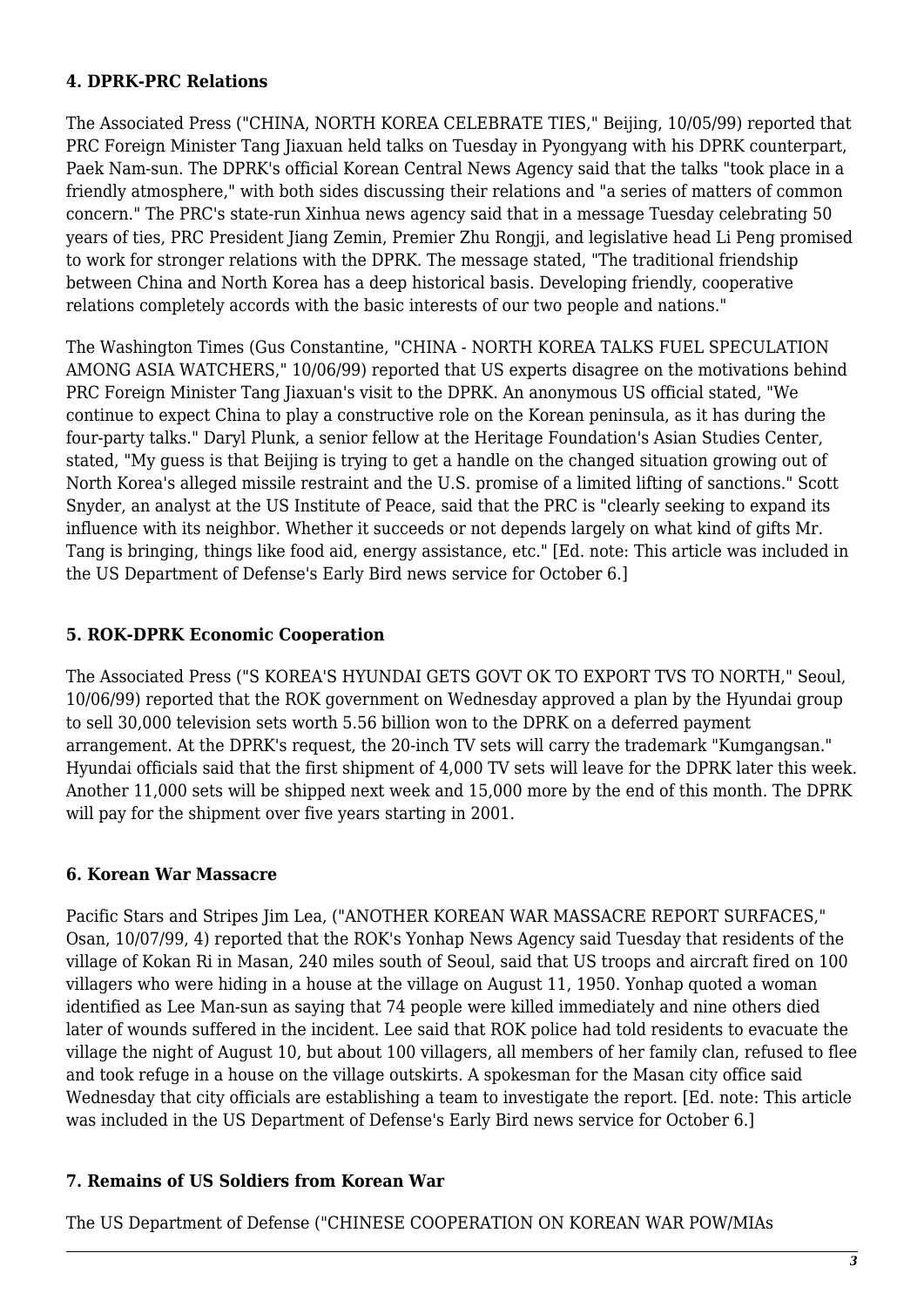CONTINUES," 10/01/99) issued the following news release. "A Department of Defense delegation has concluded its second visit to China to seek additional cooperation in resolving Korean War POW and MIA cases. Robert L. Jones, the deputy assistant secretary of Defense for POW/Missing Personnel Affairs, led a four-man team to China last week to continue discussions there on U.S. servicemen missing in action from the Korean War. Jones had earlier presented 44 case inquiries to the Chinese. He requested specific information relating to Americans missing from four areas: Korean War POW camps; ground battles (Chosin Reservoir, Chongchon River, Demilitarized Zone); air losses; and POW names appearing in Chinese publications during the war. 'I am pleased that the Chinese government is taking seriously our efforts to resolve these POW and MIA cases,' he said. 'We all know the difficulties in locating or reconstructing records that may be 45 years old, but the Chinese have told me they will do everything they can to help us move forward on this humanitarian issue.'"

#### <span id="page-3-0"></span>**8. ROK Nuclear Accident**

Reuters (Jean Yoon, "S.KOREA LAUNCHES PROBE INTO NUCLEAR ACCIDENT," Seoul, 10/06/99) reported that a spokesman for the ROK Ministry of Science and Technology said Wednesday that it had launched an investigation into the accident at Wolsung nuclear power plant. The spokesman said that it was the eighth such accident in the ROK from a leak of heavy water since 1984. Local environmental groups protested outside the government complex in Seoul on Wednesday, blaming authorities for lax safety management of nuclear plants. The groups also demanded that the government allow a public inquiry into the accident and remove all nuclear reactors from the ROK.

#### <span id="page-3-1"></span>**9. Japanese Nuclear Accident**

The Associated Press (Eric Talmadge, "OBUCHI VISITS NUCLEAR ACCIDENT SITE," Tokaimura, 10/06/99) reported that Japanese Prime Minister Keizo Obuchi on Wednesday admitted that Japan's safety system had been inadequate to prevent the radiation leak at Tokaimura processing plant. Obuchi stated, "This accident has become a concern not only to Japan but to the whole world." He said that he intended to review laws related to nuclear accidents and, if necessary, present changes during the next parliamentary session.

The Los Angeles Times (Carol J. Williams, "SO FAR, JAPAN REBUFFS ATOMIC AGENCY'S OFFER OF PROBE," Vienna, 10/05/99) reported that International Atomic Energy Agency (IAEA) spokesman David Kyd said Monday that Japan has thus far rejected the IAEA's offer to send inspectors to investigate the cause of last week's nuclear accident. Kyd stated, "We think this is a classic case where the international community needs to learn from what happened. But that's the Japanese's call." He added, "Everyone worldwide needs to be reassured. We need to find out why it happened, what happened and how we can prevent it from happening again in the future." He noted, "They've had a number of incidents this decade that have not just troubled experts but have troubled the population." He said that no IAEA assistance was sought or accepted after the previous incidents, but the potentially fatal injuries and the release of radiation into the atmosphere made the latest accident "a qualitatively different situation." He noted that the practice of hand-processing uranium, instead of using robotic methods, is highly unusual. He stated, "This seems to us rather strange, having so much human involvement.... The risks are clear, and that's why you now have three workers in life-threatening condition."

#### <span id="page-3-2"></span>**10. PRC Satellites**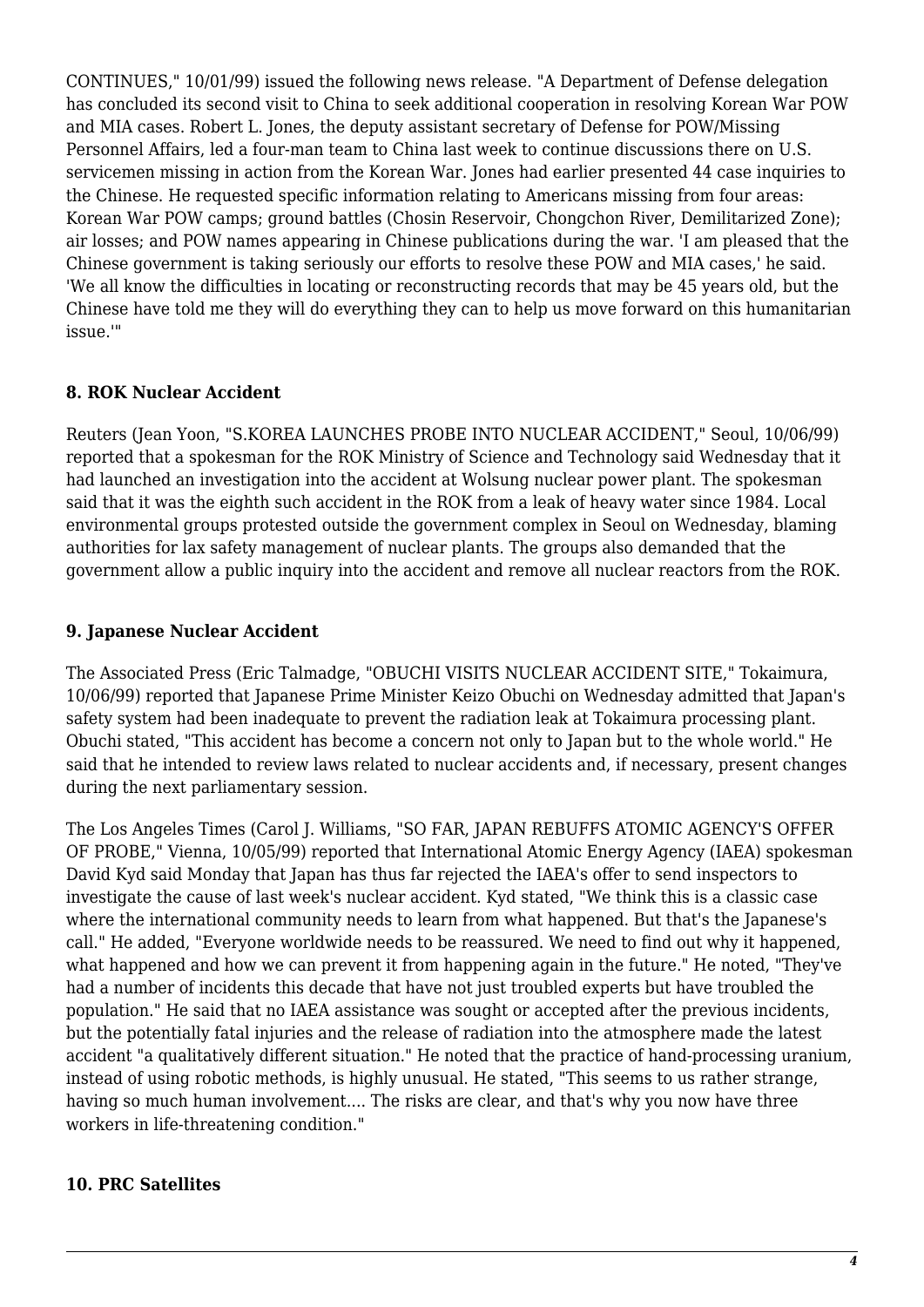Agence France-Presse ("SPY SATELLITES SAID TO TRACK US WARSHIPS," 10/06/99) reported that the PRC's the Sichuan Youth Daily said that the PRC has 17 spy satellites that continuously monitor the movements of the US military. It stated, "If the US seeks to intervene militarily into the internal affairs of China and Taiwan, they will find that the entirety of their global movements are seen by Chinese spy satellites." Military expert Zhou Guanwu was quoted as saying that the PRC has the capability to rapidly determine the number and location of US aircraft carriers should the US decide to send its ships to the region. He added, "China has a lot of anti-ship and anti-submarine missiles that can be guided by satellites and adjusted for a saturated attack in local waters. Enemy troops, either American or Taiwanese, will have difficulty withstanding this." He also said that the PRC, like the US, has the capability to destroy satellites' optical technology with lasers. [Ed. note: This article was included in the US Department of Defense's Early Bird news service for October 6.]

#### <span id="page-4-0"></span>**11. Indian Elections**

Dow Jones Newswires ("VOTE MARGIN IS LESS THAN EXPECTED AS INDIA'S RULING PARTY TAKES LEAD," New Delhi, 10/06/99) reported that Star News Television said that partial election returns on Wednesday showed Indian Prime Minister Atal Bihari Vajpayee's National Democratic Alliance leading in 107 constituencies, compared to 72 for the main opposition Congress party. Of the 19 seats where winners had been declared, Vajpayee's Bharatiya Janata Party had 11, while Congress had five.

# <span id="page-4-1"></span>**12. US Ratification of CTBT**

The Associated Press ("US SENATE CLOSE TO DELAYING NUCLEAR TEST BAN TREATY VOTE," Washington, 10/06/99), the Washington Post (Roberto Suro and Helen Dewar, "TEST BAN VOTE MAY BE SET ASIDE," 10/06/99, A01), and the New York Times (Eric Schmitt, "BOTH PARTIES SEEK GRACEFUL WAY TO PUT OFF NUCLEAR TREATY VOTE," Washington, 10/06/99) reported that US Senate leaders were working Wednesday toward an agreement to postpone a vote on the Comprehensive Test Ban Treaty (CTBT). However, Senate Minority Leader Tom Daschle, D-South Dakota, said that Democrats were not ready to go along with a Republican demand that the vote be put off until after the 2000 presidential election. Daschle said many Democrats want to reserve the option that the treaty could be considered next year. He added, "There is a desire on the part of many not to have a vote.... I'm hopeful that we can find some solution." Senate Majority Leader Trent Lott, Republican-Mississippi, said Tuesday that "the timing is not right" for a vote on the treaty. [Ed. note: This article was the top story in the US Department of Defense's Early Bird news service for October 6.]

Reuters (Arshad Mohammed, "CLINTON PRESSES SENATE TO RATIFY NUCLEAR PACT," Washington, 10/06/99) reported that US President Bill Clinton said Wednesday that he would keep pushing the Senate to ratify the Comprehensive Test Ban Treaty (CTBT) until the Senate decides to postpone the vote. Clinton stated, "After two long years of inaction, one week is very little time for considered action. For now the vote is scheduled for Tuesday, and I will continue to aggressively argue to the Senate and to the American people that this is in our national interest."

<span id="page-4-2"></span>The New York Times (William J. Broad, "32 NOBEL LAUREATES IN PHYSICS BACK ATOMIC TEST BAN," 10/06/99) reported that a group of 32 Nobel laureates in physics on Tuesday urged the US Senate to approve the Comprehensive Test Ban Treaty. The scientists said that US ratification would mark "an important advance in uniting the world in an effort to contain and reduce the dangers of nuclear arms."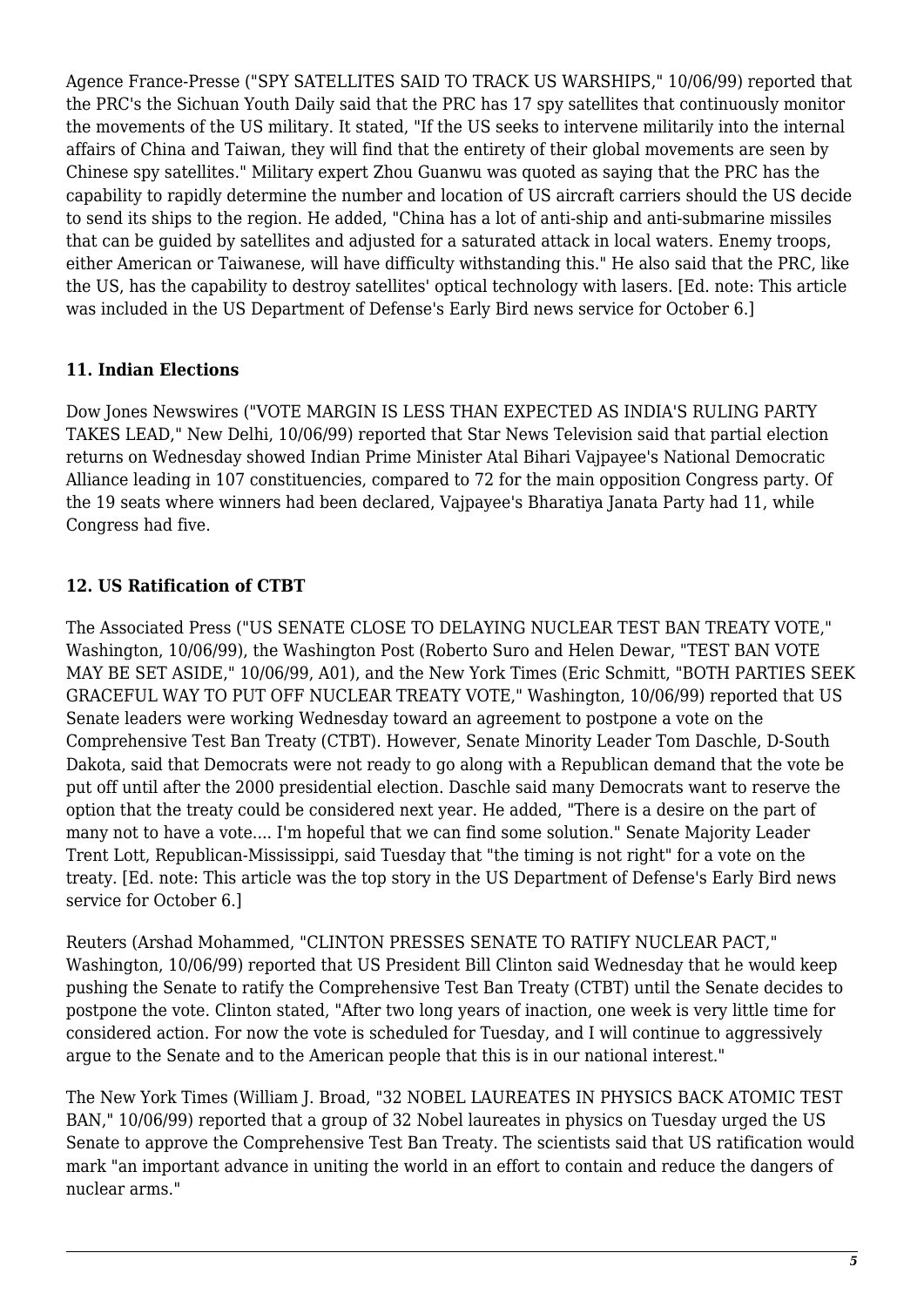# **II. Republic of Korea**

#### <span id="page-5-0"></span>**1. DPRK-US Talks**

The Korea Herald (Shin Yong-bae, "U.S.-N.K. HIGH-LEVEL TALKS DUE IN OCT.," Seoul, 10/06/99) reported that ROK officials said on Tuesday that the US and the DPRK are expected to hold a highlevel meeting by the end of this month. To arrange the meeting, Charles Kartman of the US and Kim Gye-gwan of the DPRK are scheduled to hold another round of talks in Washington early next week, said officials at the ROK Ministry of Foreign Affairs and Trade. "Washington and Pyongyang had originally planned to hold the meeting between Kartman and Kim today but delayed it probably because of problems related to administrative procedures for Kim's visit," said a ministry official, speaking on condition of anonymity. At their new round of meetings, Kartman and Kim will discuss preparations to open higher-level talks between the two countries and the further lifting of US sanctions on the DPRK, the official added. The DPRK is reportedly planning to dispatch First Vice Foreign Minister Kang Sok-ju to Washington late this month to discuss measures to normalize bilateral relations, including the long-delayed opening of liaison offices at both capitals. Kang's US counterpart will likely be US policy coordinator William Perry. "The U.S. Congress decided to hold a hearing on the so-called Perry report Oct. 13 after a visit by a ranking North Korean official," Ambassador Lee Hong- koo was quoted as telling visiting ROK lawmakers. After the DPRK-US talks early next week, the ROK, the US and Japan plan to hold a meeting of the Trilateral Coordination and Oversight Group. The three countries are expected to discuss improvement in relations between the US and the DPRK and joint action aimed at inducing the DPRK to give up its programs to develop and export weapons of mass destruction.

#### <span id="page-5-1"></span>**2. PRC-DPRK Talks**

The Korea Times ("CHINA SEEKING TO PLAY ROLE IN OPENING UP OF NORTH KOREA," Seoul, 10/05/99) reported that PRC's Foreign Minister Tang Jiaxuan was heading to the DPRK on Tuesday in a visit that could be crucial to bringing the DPRK out of its shell, ROK analysts and diplomats said. "This is a very important visit, especially at this time, as China hopes to use its position as a gobetween and seek to improve North Korea's understanding of the outside world," said Jia Qingguo, a leading scholar at the School of International Studies at Beijing University. The PRC welcomed the DPRK's September 24 moratorium on new missile launches not only because it greatly reduced tensions in the region, but also for its potential role in cooling enthusiasm for a US-Japan joint Theater Missile Defense, Jia said. "I believe Tang Jiaxuan's main purpose is to exchange information with North Korea on the external situation, but of course if the opportunity arises he could begin making arrangements for a summit-level visit," Jia said. East Asian diplomats in Beijing said that an agreement for a DPRK-PRC summit during Tang's visit would further underscore the PRC's commitment to maintain a peaceful and stable Korean Peninsula. "Recently many Chinese high- level leaders have visited South Korea ... so a triangular relationship between China, North Korea and South Korea will only improve understanding between the North and the South," one East Asian diplomat said.

#### <span id="page-5-2"></span>**3. ROK Policy toward DPRK**

The Korea Herald (Kim Ji-ho, "PRESIDENT REITERATES CALL ON PYONGYANG TO RESPOND TO SEOUL'S ENGAGEMENT POLICY," Seoul, 10/06/99) reported that ROK President Kim Dae-jung on Tuesday called for the DPRK to trust in the ROK's engagement policy toward the DPRK. "Our 'sunshine policy' is neither aimed at plotting North Korea's collapse nor shedding its clothes, but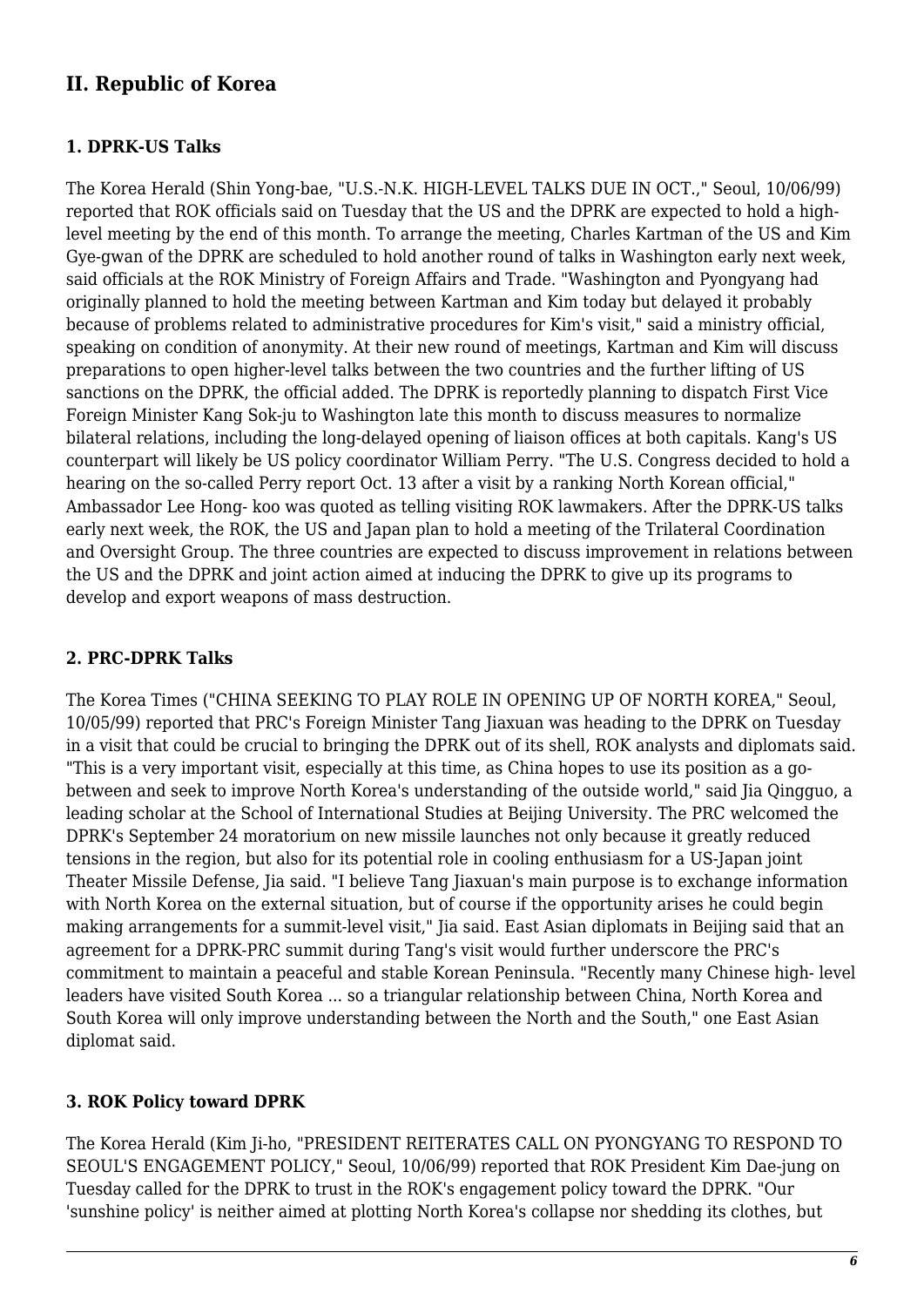stopping the Cold War that brought such a chill to each side and exchanging the warmth of sunshine," Kim told the general meeting of a presidential advisory group on unification. "By all means, I will put an end to the Cold War by the end of my tenure. I hope North Korea would dissolve misunderstandings and unfounded concerns and understand our genuine intentions, and call for Pyongyang to positively respond to our efforts for reconciliation and cooperation," Kim said. The president emphasized that the ROK is taking the lead in inter-Korean affairs, saying, "It is only natural for us to take the initiative in our destiny."

# <span id="page-6-0"></span>**4. ROK Aid to DPRK**

The Korea Herald (Kim Ji-ho, "GROUPS AIDING N.K. EXPECTED TO RECEIVE FINANCIAL SUBSIDIES," Seoul, 10/06/99) and The Korea Times (Son Key-young, "GOV'T TO FINANCE NK AID IN HEALTH, AGRICULTURE, ENVIRONMENT," Seoul, 10/05/99) reported that the ROK Unification Ministry said on Tuesday that the ROK government is considering providing financial support for private groups providing humanitarian aid to the DPRK, including health and medical projects for children, the elderly and pregnant women. "It would be desirable for the government to subsidize South Korean firms building pharmaceutical plants and medical facilities in North Korea from its Inter-Korean Cooperation Fund," said a ministry official. The ministry will soon work out objective criteria for selecting would-be beneficiaries from the government subsidies through consultation with related agencies, he said. When finalized, the criteria will serve as a ministry decree to be applied on other inter-Korean projects eligible for financial support, in such areas as agriculture and environmental protection, the official added. The ministry is determined to work out the criteria in as early as two to three weeks, the official said, adding that there will be no need to delay financial assistance once the guidelines are completed.

# <span id="page-6-1"></span>**5. DPRK Health Conditions**

Joongang Ilbo (Bong Hwa-shik, "NORTH KOREA'S TB DEATH RATE TOPS WORLD," Seoul, 10/05/99) and The Korea Times (Shim Jae-yun, "NORTH KOREANS TOP LIST OF TUBERCULOSIS VICTIMS," Seoul, 10/05/99) reported that DPRK citizens are suffering from widespread tuberculosis, which is killing 80 people of every 100,000, marking the world's highest death rate from the disease. The ROK citizens' rate was 10.5 deaths for men and 3.7 for women, with 430,000 TB patients in total, the most of the Organization of Economic Cooperation Development (OECD) member nations. Kim Myong-sop, ROK legislator in the ruling National Congress for New Politics (NCNP), pinpointed this problem in the national policy evaluation on Tuesday and asked the administration to seek its resolution. According to government statistics, about 46,000 new cases of TB patients are registered in the DPRK every year and 18,400 have so far died, with 4-8 million infected persons. It launched an all-out TB extermination drive in 1968, but the recent lack of provisions has caused the renewed spread of the disease.

# <span id="page-6-2"></span>**6. Website on Inter-Korean Talks**

The Korea Times ("GOV'T OPENS INTERNET HOMEPAGE ON INTER-KOREAN TALKS," Seoul, 10/05/99) reported that the ROK government on Monday opened an Internet homepage designed to give a comprehensive look at inter-Korean dialogues during the past several decades. The address of the Internet homepage run by the Office for ROK-DPRK Dialogue in Samchong-dong is http://dialogue.unikorea.go.kr . It is also available on the homepage of the ROK Unification Ministry. The homepage contains the equivalent of about 145,000 pages of information, some also available in English. "Once citizens get access to the homepage, they can acquire information on the results of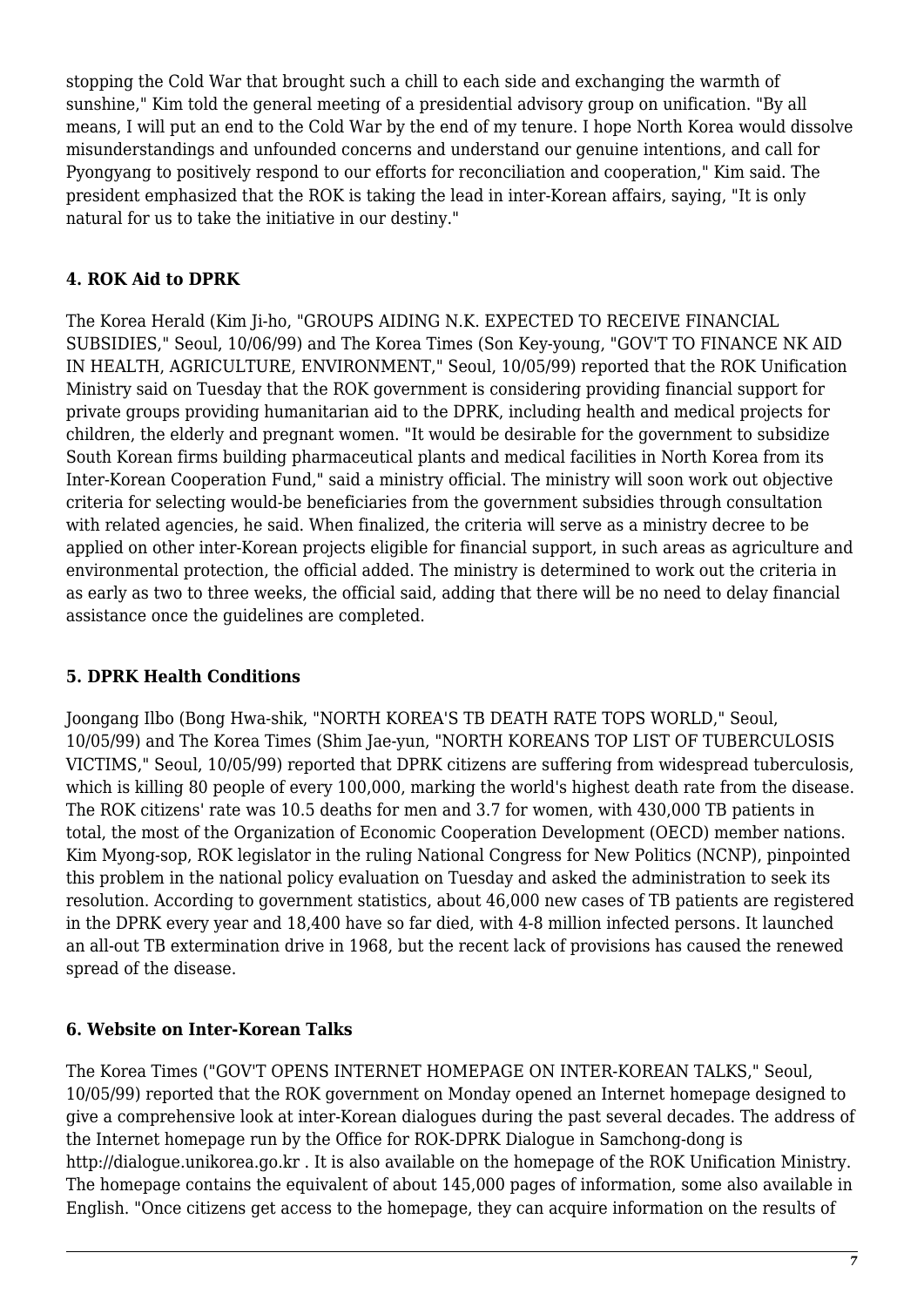various inter-Korean dialogues, the list of delegations, the texts of various agreements and photographs," an official said.

# <span id="page-7-0"></span>**7. Alleged DPRK Tunnels**

Chosun Ilbo (Yoo Yong-won, "GNP CLAIM NK DIGGING 26 TUNNELS ON DMZ," Seoul, 10/05/99) reported that at the ROK National Assembly inspection of the Joint Chiefs of Staff Headquarters on Tuesday, Grand National Party (GNP) lawmaker Lee Dong-bok claimed that to his knowledge the DPRK had dug or was digging 26 tunnels under the Demilitarized Zone and that the army was exploring five suspicious ones. He asked for the results of the search and Army Chief of Staff Kim Dong-shin answered that no suspicious signs have been found so far in the four tunnels that have been uncovered, dismissing Lee's claim of a fifth.

#### <span id="page-7-1"></span>**8. Korean War Massacre**

The Korea Herald (Kim Ji-soo, "MASAN VILLAGERS CLAIM GIS COMMITTED ANOTHER MASSACRE," Seoul, 10/06/99) and Chosun Ilbo (Choi Byong-shik, "SURVIVORS DETAIL ALLEGED MASSACRE," Seoul, 10/05/99) reported that as the ROK and the US prepare to investigate the alleged massacre of about 400 civilians by US soldiers in Nogun-ri in 1950, residents of a village in South Kyongsang Province claim that their town's civilians faced a similar fate in the early days of the Korean War. A group of villagers in Kokan-ri in Masan, some 400 km south of Seoul, alleged on Monday that US soldiers shot to death more than 80 residents who were hiding in a house of ancestral worship on the outskirts of the village on August 11, 1950. Lee Man-sun, 66, who claims to be a survivor of the incident, said, "American air force and infantry soldiers fired on a hundred residents who were hiding out in the house. Seventy-four were killed right away. Nine more died from their injuries a few days later." Yonhap News reported that Lee sustained bullet wounds to her thigh, where a shell possibly fired from an M1 rifle still remains. Authorities in Masan have opened an office to catalogue the victims of the alleged massacre there and seek out residents who can explain the events of that August day.

Joongang Ilbo ("NK CRITICIZES NOKUNRI MASS KILLING BY U.S. SOLDIERS," Seoul, 10/05/99) reported that the DPRK on Monday criticized the alleged mass killing of civilian refugees by US soldiers in the early days of the Korean War and demanded that the US apologize. It was the first official reaction from the DPRK on last week's news report on the alleged killings in No Gun Ri village. "The truth of history cannot be distorted and covered," said Pyongyang's Rodong Sinmun. It said the US forces committed massacres not only in No Gun Ri but also in other areas during the 1950-53 war. In its commentary, Rodong criticized the US and ROK governments for dismissing repeated requests for an investigation by the ROK survivors.

The Korea Times (Son Key-young, "US SHOWS NO RESPONSE TO KOREA'S CALL FOR JOINT PROBE," Seoul, 10/05/99) reported that the US has shown no definite response to the ROK's proposal that a joint investigation team be formed as soon as possible to shed light on the massacre of civilian refugees by US troops during the Korean War. As the US possesses a lion's share of documents regarding the incident, the ROK government has no option but to strive to form a joint investigation team with the US, a Foreign Affairs-Trade Ministry spokesman said.

# <span id="page-7-2"></span>**9. ROK-Uzbekistan Relations**

The Korea Herald (Chon Shi-yong, "SOUTH KOREA, UZBEKISTAN TO EXPAND BILATERAL COOPERATION," Seoul, 10/06/99) reported that ROK President Kim Dae-jung and Uzbek President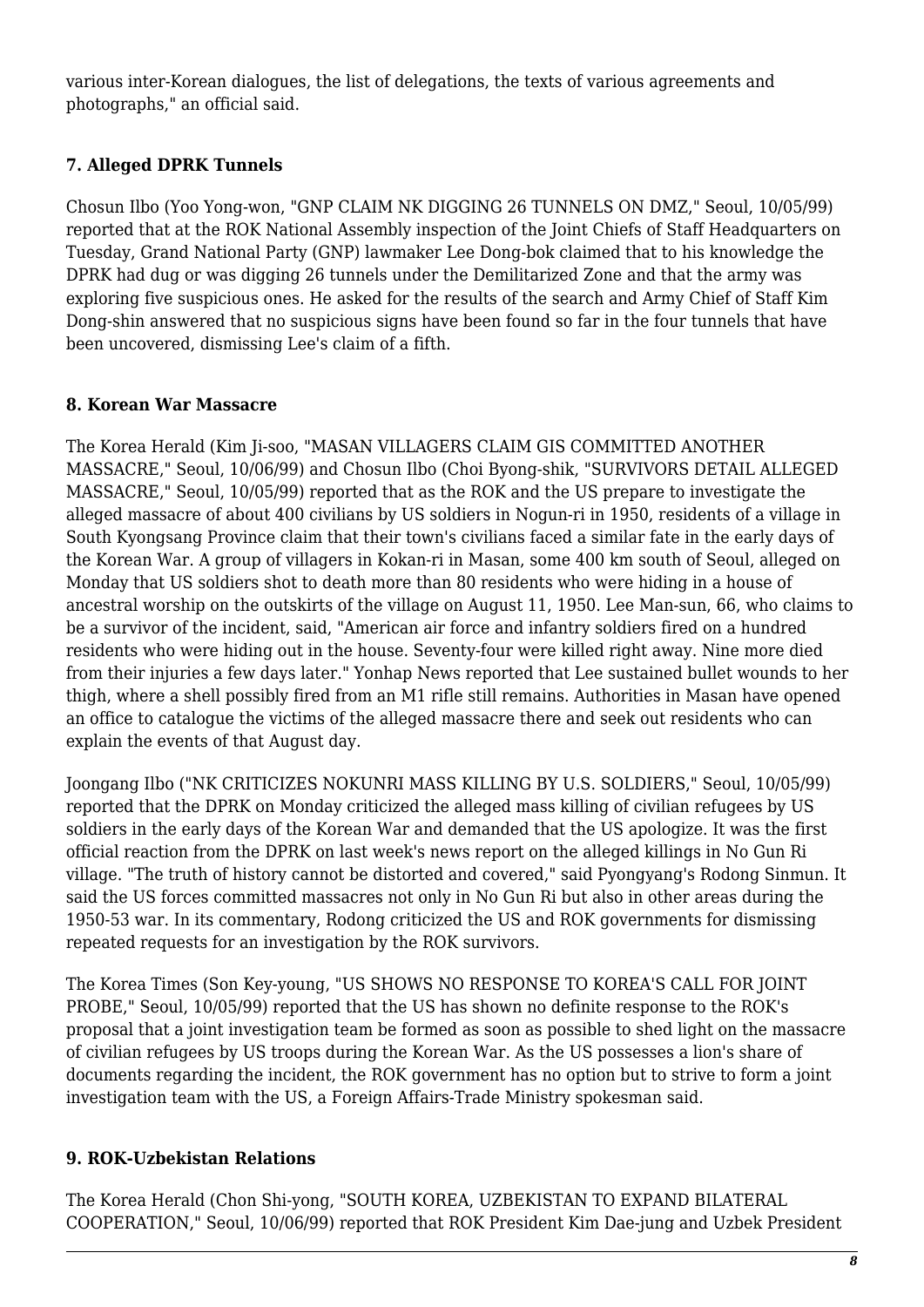Islam Karimov agreed on Tuesday to expand economic cooperation between their two countries. Kim and Karimov, who held summit talks at Chong Wa Dae, issued a 12-point statement that outlined their agreement to boost bilateral ties in the economy and other areas. Karimov arrived in Seoul on Monday for a three-day state visit, his third as leader of the Central Asian nation. The Uzbek president expressed support for ROK's policy of engaging the DPRK. Uzbekistan, a former Soviet republic, maintains official ties with both the DPRK and the ROK. "The leaders share the view that the Korean issue continues to be a potential source of instability in Northeast Asia and that establishing lasting peace on the Korean Peninsula is crucial to the peace and security of the region and beyond," the statement said.

#### <span id="page-8-0"></span>**10. Landmines in ROK**

Chosun Ilbo (Joo Young-joon, "MILITARY UNITS FAIL TO RECOVER LANDMINES," Seoul, 10/05/99) reported that ROK Representative Kim Sang-hyun and Ahn Dong-sun of the National Congress for New Politics (NCNP) claimed on Monday at the National Assembly audit of the Joint Chiefs of Staffs Headquarters, that only 570 of the 3,400 landmines buried to protect five army bases were removed when the units were relocated. Kim and Ahn said that the sections were located at Uijongbu, Kwangchun, Kachang, Ahnhung and Hadong. Grand National Party (GNP) member Representative Seo Chung-won added that since the 1980s a total of 1, 430 mines had been washed away from 15 bases and only 10 percent had been recovered.

# <span id="page-8-1"></span>**III. People's Republic of China**

#### <span id="page-8-2"></span>**1. DPRK-ROK Economic Cooperation**

China Daily ("DPRK LEADER MEETS ROK TYCOON," Seoul, 10/02/99, A7) reported that DPRK leader Kim Jong- il on October 1 met the founding chairman of the ROK's largest conglomerate in the latest sign of a thaw between the two regions. The DPRK's official Korean Central News Agency (KCNA) said "the Great Leader Kim Jong-il, chairman of the (DPRK) National Defense Commission" met Hyundai Group's 83-year-old Honorary Chairman Chung Ju-yong and his son, Hyundai Chairman Jong Mong-hun. "Kim Jong-il welcomed Chong Ju-yong's visit to Pyongyang and conversed with him in a cordial atmosphere," KCNA said, adding that Kim hosted a lunch for his visitors. "Chung Ju-yong and Chung Mong-hun expressed their heartfelt thanks to him for having received them," KCNA said.

#### <span id="page-8-3"></span>**2. DPRK-PRC Relations**

People's Daily ("CHINA, DPRK CONGRATULATE ON ANNIVERSARY OF DIPLOMATIC TIES", Beijing, 10/06/99, A1) reported that leaders of the PRC and the DPRK on October 5 exchanged messages of congratulations on the 50th anniversary of the establishment of diplomatic relations between their two countries. In a message sent to top DPRK leaders, PRC President Jiang Zemin, Chairman of the National People's Congress Li Peng, and Premier Zhu Rongji said that the friendly relations between China and the DPRK are deeply rooted and that the establishment of diplomatic ties shortly after the founding of the People's Republic of China opened a new historic chapter in their bilateral relations and a broad prospect for the development of such relations. "The past 50 years have convincingly proved that developing friendly relations and cooperation is fully in the fundamental interests of our two countries and peoples," the Chinese leaders said. The leaders pledged that the PRC will continue to consolidate and develop its relations with the DPRK and believed that the PRC-DPRK friendship will grow further in the 21st century. In a reciprocal message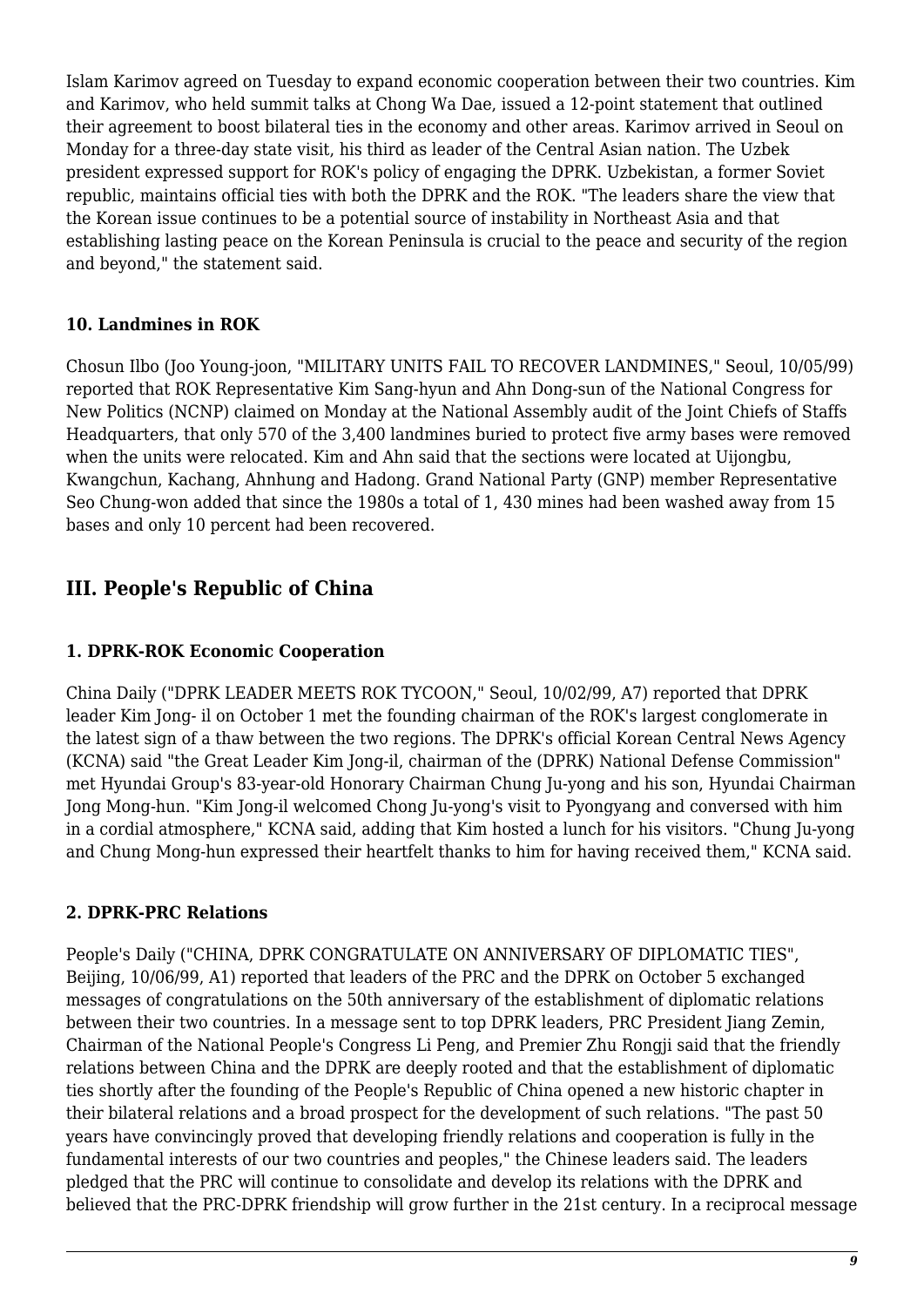sent to their PRC counterparts, top DPRK leaders described the establishment of diplomatic relations between the two countries as a historic event that has brought the traditional Korean-Chinese friendship into a new phase of all-round development. Thanks to mutual support and cooperation, the friendly relations have been growing in the past 50 years and have effectively promoted the socialist construction in both countries, said the DPRK leaders. "We believe that the traditional friendly Korean-Chinese relations of cooperation, under common efforts made by the peoples of both countries, will inevitably pass on from generation to generation, and will be further consolidated and will further develop," the DPRK leaders said in the message. The DPRK message was co-signed by Kim Jong-il, General Secretary of the Workers' Party of Korea, Chairman of the National Defense Commission of the DPRK and Supreme Commander of the Korean People's Army; Kim Yong-nam, President of the Supreme People's Assembly of the DPRK; and Hong Song-nam, Premier of the DPRK.

#### <span id="page-9-0"></span>**3. Korean War Massacre**

China Daily ("STUDENTS PROTEST REPORTED US KILLINGS," Seoul, 10/04/99, A7) reported that a student group held a rally in downtown Seoul on October 3, demanding that the US punish those responsible for alleged mass killings of civilians by US forces at the start of the Korean War. It was the first time the ROK's largest student group, called Hanchongryon and known for its anti-US views, had reacted to last week's news report on the alleged slaughter in July 1950. "The US Government must punish people responsible for the massacre!" a group of 40 students chanted, pumping clenched fists in the air.

# <span id="page-9-1"></span>**4. ROK Nuclear Accident**

China Daily ("22 EXPOSED IN S. KOREAN NUCLEAR LEAK," Seoul, 10/06/99, A7) reported that twenty-two workers at an ROK nuclear plant were exposed to radiation after a coolant leak accident, the ROK government announced on October 5. The heavy water leak occurred on the night of October 4 during maintenance and safety checks at Wolsong, southeast of Seoul, the ROK Science and Technology Ministry said. The nuclear reactors were not in operation at the time. The ministry officials were quick to downplay the accident, saying the exposure, the first ever case of group contamination in the ROK, "was not that severe." "All those exposed to radiation have escaped harm," a ministry spokesman told reporters. "No one was hospitalized," the spokesman added.

# <span id="page-9-2"></span>**5. Japanese Nuclear Accident**

China Daily ("JAPAN PROBES IN NUCLEAR ACCIDENT," Tokyo, 10/04/99, A7) reported that four days after Japan's worst-ever nuclear accident, investigators launched a full-scale investigation into the cause of the disaster on October 3. The inquiry is now focused on whether the accident was caused by human error, as has been suggested by the plant operators, or whether the plant is guilty of systematic violations of regulations that led to the release of radioactive materials, the report said. A local police spokesman said that a 100-strong task force was formed on October 3 to investigate why a "criticality accident," or a nuclear chain reaction, occurred at a uranium processing plant in Tokaimura. Separately, investigators from the Science and Technology Agency, which supervises Japan's nuclear program, were preparing on October 3 to raid the offices of JCO Co Ltd, the operator of the uranium processing facility. JCO Co, a wholly owned unit of Sumitomo Metal Mining Co Ltd, acknowledged on October 2 that it had illegally revised a government-approved manual to allow its workers to use stainless steel buckets to transfer uranium solution to a mixing tank. Because the plant workers were doing the job by hand instead of using the required apparatus,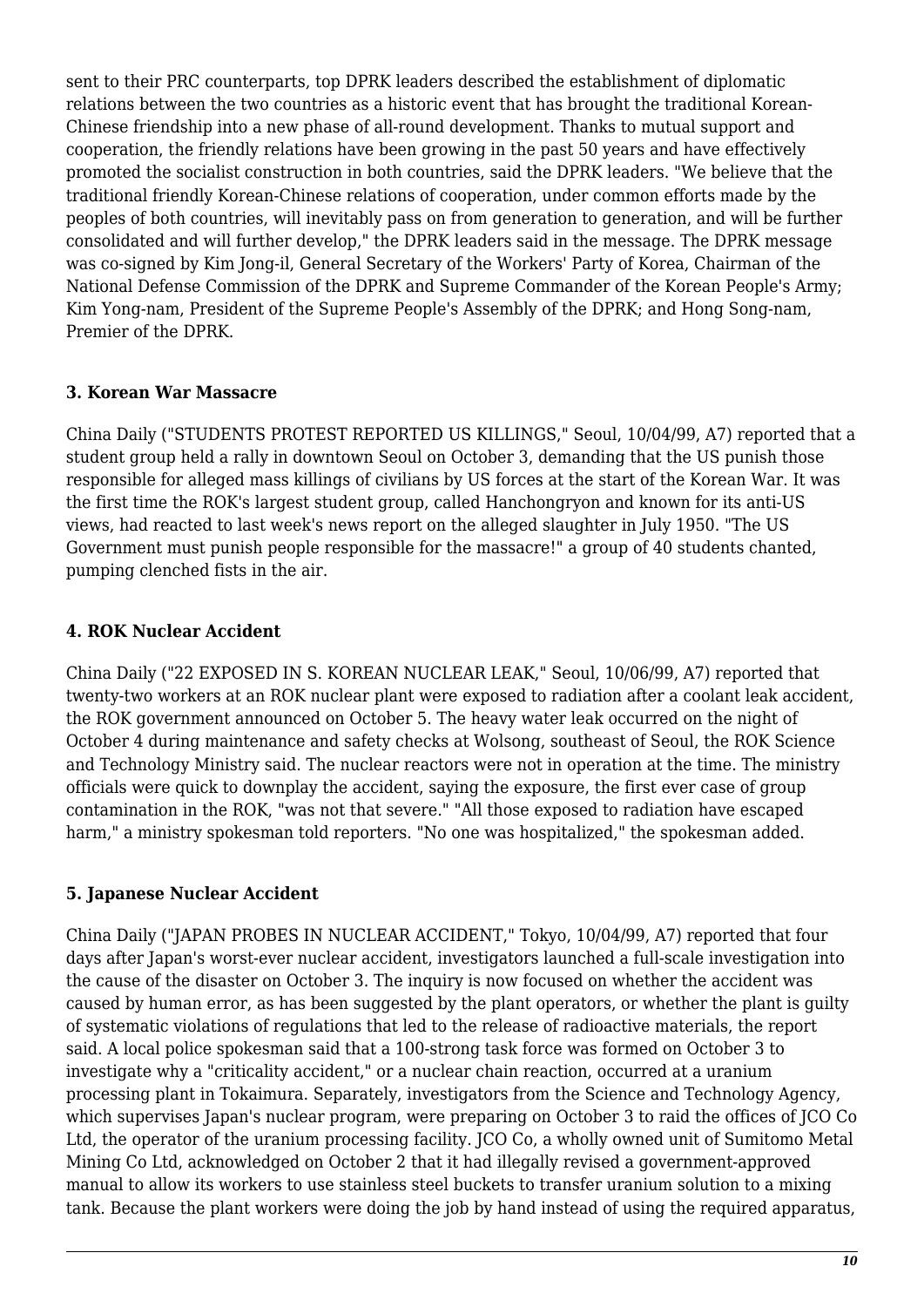this practice was not directly linked to the accident, but the workers mistakenly loaded 16 kilograms, nearly eight times the normal amount of condensed uranium, into a container. This likely created the "flash criticality" that was not brought under control until the morning of October 1, nuclear experts said.

#### <span id="page-10-0"></span>**6. Earthquake Relief Aid to Taiwan**

People's Daily ("SPOKESMAN COMMENTS ON INTERNATIONAL AID TO TAIWAN," Beijing, 10/5/99, A1) reported that when asked by a report to comment on international relief aid to Taiwan, which suffered great loss in the earthquake on September 21, PRC Foreign Ministry spokesman Zhu Bangzao said in Beijing on October 4 that "we welcome and thank rescue actions of the international community conducted through proper channels, and we have always offered to help as much as possible." According to Zhu, the central government once considered launching an international rescue through the UN to speed Taiwan's recovery. The UN, as an inter-governmental organization, can only do earthquake rescues with a sovereign nation's permission, Zhu added. He said that the central government sent a letter to the Taiwan-based Straits Exchange Foundation, through the PRC-based Association for Relations Across the Straits, on September 24. The letter asked about Taiwan's needs, but the PRC received a letter back saying there was no need for aid. The central government therefore told the UN that there was no need to start an international rescue, Zhu said, and the UN said it would respect the PRC's wishes. The relief efforts and humanitarian aid provided by the international community have proven effective and unimpeded, Zhu said, adding that the PRC Government will continue to coordinate further relief with the international community.

# <span id="page-10-1"></span>**7. PRC-Russian Relations**

China Daily ("SINO-RUSSIAN DIPLOMATIC TIES CELEBRATED," 10/04/99, A1) reported that PRC and Russian leaders emphasized the importance of Sino-Russian cooperation to promote development and world peace on the occasion of the 50th anniversary of the establishment of diplomatic ties between the two countries. PRC President Jiang Zemin and his Russian counterpart Boris Yeltsin shared this view in their respective messages to congratulate each other on the treaty, which was signed on the second day of the founding of the People's Republic of China, the report said. "We are pleased to see that Sino-Russian relations have not only been smoothly normalized, but are also bearing fruit," Jiang said in his message, adding that the strategic partnership is being consistently reinforced and developed. In his message to Jiang, Yeltsin pointed out that Russian-PRC cooperation is crucial to the establishment of multipolar diplomacy to safeguard peace and development in Asia and the world. To mark the occasion, Li Peng, chairman of the Standing Committee of the PRC National People's Congress, and PRC Premier Zhu Rongji also exchanged congratulation messages with their Russian counterparts. In another development, Zhang Wannian, vice- chairman of the Central Military Commission of China, at a meeting with Mihail Georgevich Zakharenko, commander of the Russian Navy's Pacific Fleet, said that he is confident that Sino-Russian ties will improve in the new century.

# <span id="page-10-2"></span>**8. PRC Entry into WTO**

China Daily (Zheng Caixiong, "MINISTER OPTIMISTIC ON CHINA'S WTO ENTRY," Shenzhen, 10/06/99, A1) reported that PRC Minister of Foreign Trade and Economic Cooperation (MOFTEC) Shi Guangsheng said that despite recent difficulties, he is still optimistic about the PRC's accession to the World Trade Organization (WTO) within the year. "Whether China can join the WTO has now become a political decision," Shi said on October 5. "Both China and the US face political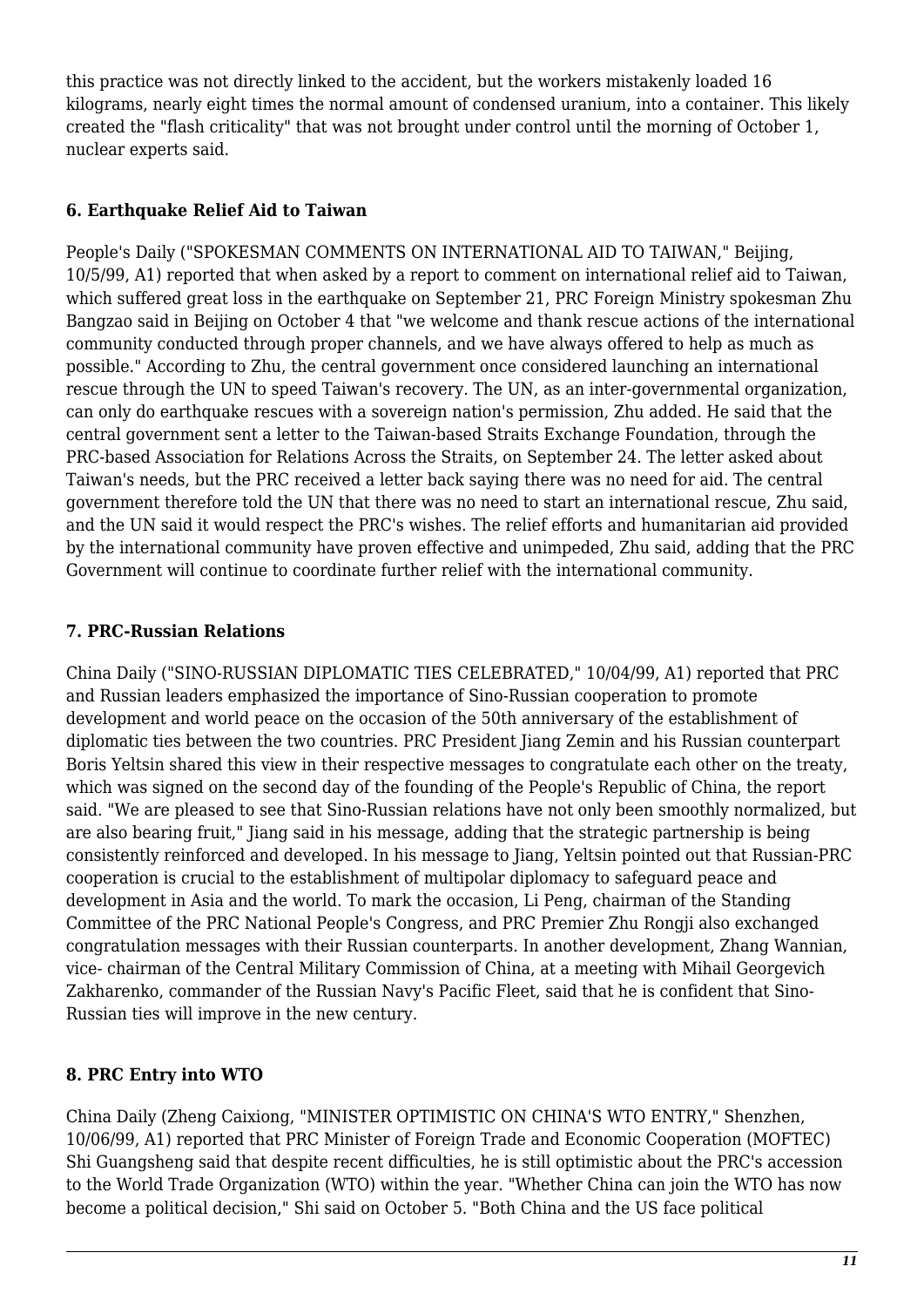considerations on this issue," Shi told reporters after attending a work conference on the promotion of the nation's high-technology products. "Our negotiating position was made clear to the US during the APEC Forum in Auckland last month," Shi said. What the US publicized after Premier Zhu Rongji's visit to the US in April was an exaggeration, Shi claimed. Shi declined, however, to disclose the timetable for further negotiations, the report said. "Negotiation will be very difficult," the MOFTEC chief admitted. "Now the key issue remains how we should balance our obligations and rights after China's accession." Some technical issues have yet to be resolve, he added.

The NAPSNet Daily Report aims to serve as a forum for dialogue and exchange among peace and security specialists. Conventions for readers and a list of acronyms and abbreviations are available to all recipients. For descriptions of the world wide web sites used to gather information for this report, or for more information on web sites with related information, see the collection of [other](http://nautilus.org/kiosk/weblinks.html) [NAPSNet resources.](http://nautilus.org/kiosk/weblinks.html)

We invite you to reply to today's report, and we welcome commentary or papers for distribution to the network.

Produced by [the Nautilus Institute for Security and Sustainable Development](http://nautilus.org/admin/about.html) in partnership with: International Policy Studies Institute Seoul, Republic of Korea [The Center for Global Communications](http://aska.glocom.ac.jp/default.html), Tokyo, Japan Center for American Studies, [Fudan University](http://www.fudan.edu.cn/English/nsindex.html), Shanghai, People's Republic of China [Asian Institute](http://www.arts.monash.edu.au/mai/), [Monash University](http://www.monash.edu.au/), Clayton, Australia

Timothy L. Savage: [napsnet@nautilus.org](mailto:napsnet@nautilus.org) Berkeley, California, United States

Kim Hee-sun: [khs688@hotmail.com](mailto:khs688@hotmail.com) Seoul, Republic of Korea

Hiroyasu Akutsu: [akutsu@glocomnet.or.jp](mailto:akutsu@glocomnet.or.jp) Tokyo, Japan

Peter Razvin: [icipu@glas.apc.org](mailto:icipu@glas.apc.org) Moscow, Russian Federation

Chunsi Wu: [dlshen@fudan.ac.cn](mailto:dlshen@fudan.ac.cn (Chunsi Wu)) Shanghai, People's Republic of China

Dingli Shen: [dlshen@fudan.ac.cn](mailto:dlshen@fudan.ac.cn (Dingli Shen)) Shanghai, People's Republic of China

Leanne Paton: [anjlcake@webtime.com.au](mailto:anjlcake@webtime.com.au) Clayton, Australia

View this online at: https://nautilus.org/napsnet/napsnet-daily-report/napsnet-daily-repot-06-october-1999/